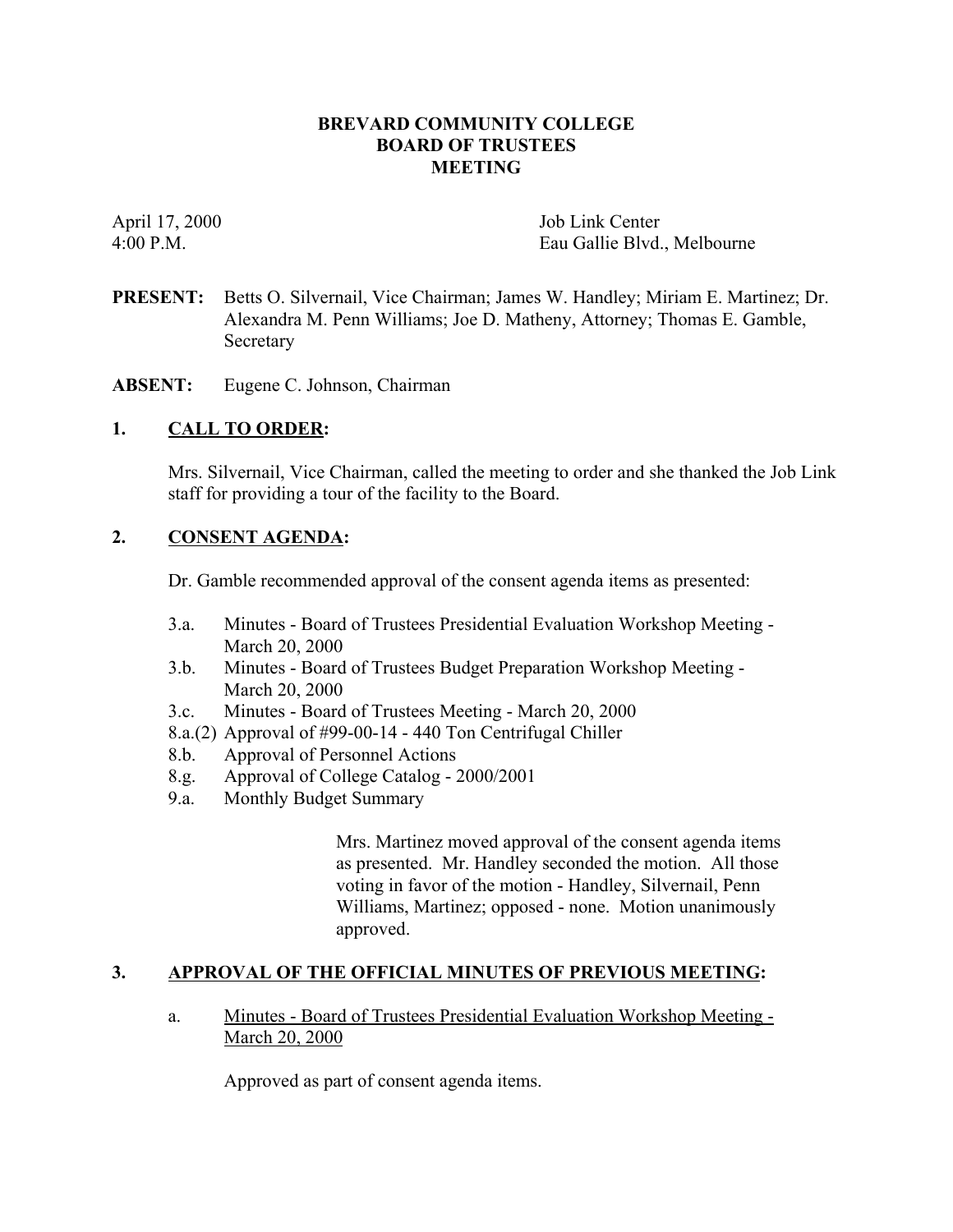b. Minutes - Board of Trustees Budget Workshop Meeting - March 20, 2000

Approved as part of consent agenda items.

c. Minutes - Board of Trustees Meeting - March 20, 2000

Approved as part of consent agenda items.

## **4. COMMUNICATIONS:**

### a. Recognition - 2000 All-Florida Academic Team

Mrs. Silvernail introduced Catherine Beam, student advisor, Melbourne Campus. Ms. Beam, sponsor of the Melbourne Campus Phi Theta Kappa International Honor Society, reported each year the USA Today Newspaper, the American Association of Community Colleges and Phi Theta Kappa recognize scholarly achievements of students enrolled in a community, technical or junior college. Ms. Beam recognized the Brevard Community College students who are the recipients of the 2000 All-Florida Academic Team. BCC has seven students from four campuses named to the academic team. These students have been invited to attend an awards ceremony in Tallahassee and all seven BCC student recipients will be attending the ceremony. Ms. Beam stated Megan Rothacher (All-Florida First Team), Titusville Campus; Nadine Beard (All-Florida Second Team), Melbourne Campus; Mark Marcojos (All-Florida Second Team), Palm Bay Campus and Walt Smith (All-Florida Second Team), Palm Bay Campus were unable to attend the Board of Trustees meeting. Mrs. Silvernail and Dr. Gamble presented certificates to Alfred Levy (All-Florida First Team), Palm Bay Campus; Jeanette Caesar (All-Florida Second Team), Cocoa Campus and Rowena Gilds (All-Florida Second Team), Cocoa Campus.

### b. Report on Information Technology Program - Mr. Russo

Dr. Mike Kaliszeski, Melbourne Campus President, introduced Mr. Claude Russo, Department Chair, Technologies Department, Melbourne Campus. Dr. Kaliszeski reported Mr. Russo has been a collegewide leader with the development of information technology programs and will report on the status of those programs. Mr. Russo gave a power-point presentation and reported on degree programs, the college's status as an AATP training center, the development of a CISCO academy, employment outlooks for program graduates and grants and future challenges for information technology programs.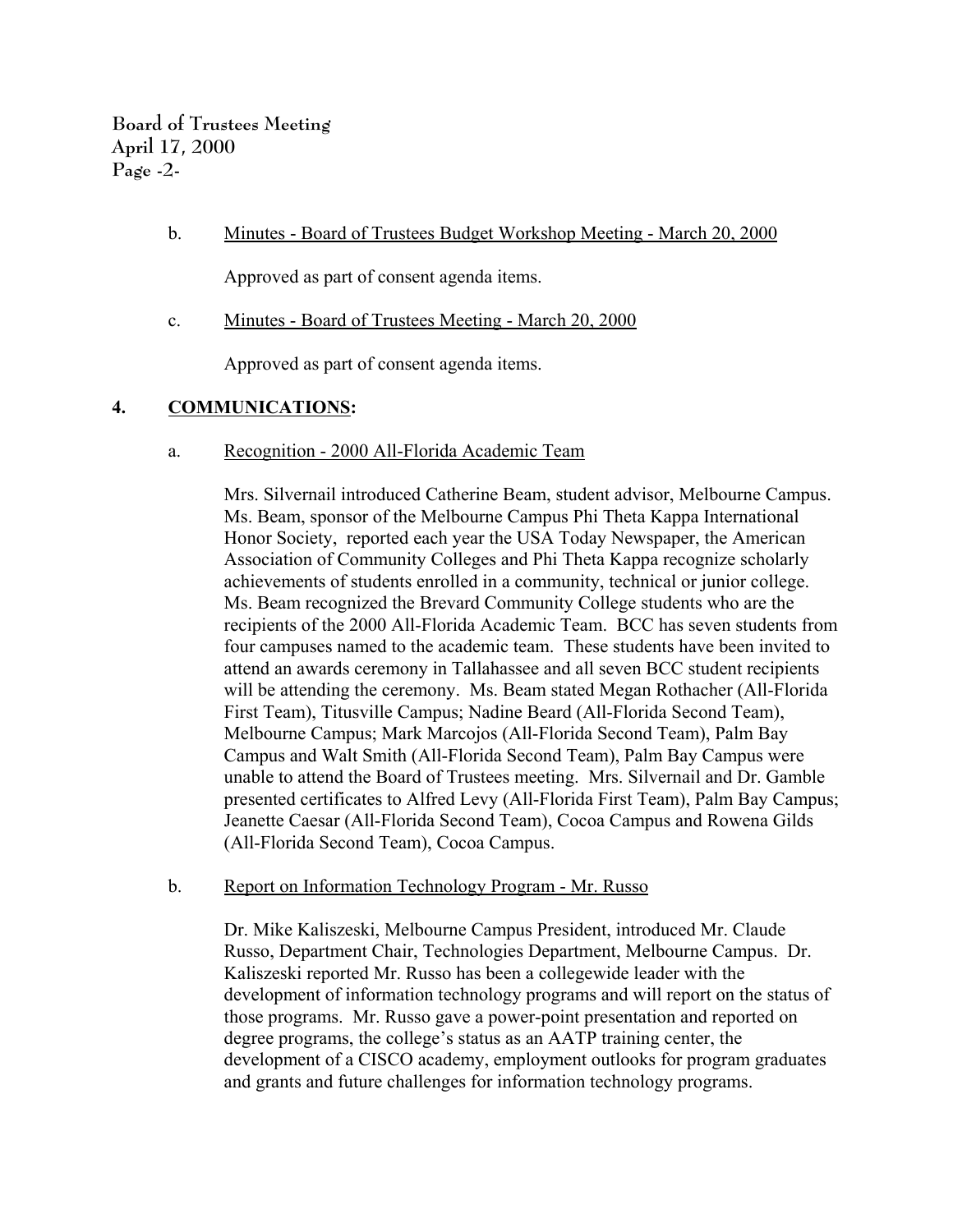**Board of Trustees Meeting April 17, 2000 Page -3-**

> Mr. Russo reported instructor certification is required for each course taught under the Microsoft Authorized Academic Training Provider Program. The Microsoft official curriculum is afforded to BCC by becoming a member of the training program. The CISCO local academy provides full instructor training at a minimal cost. The student can actually go through the entire course through the internet and this is done in an interactive hands-on training environment. Mr. Russo reviewed the computer degrees available and plans for the future.

> Mrs. Martinez asked if any methodology is taught in the two degrees. Mr. Russo reported that theory at BCC is taught hands-on. The classes work in development teams with approximately three to four students per team developing the same projects so there is some competition among the teams. Through this experience, the students are learning team building skills, deadlines, time lines, and how to roll products out.

> Mr. Russo reported that the college currently has a \$200,000 State Capitalization Incentive Grant that is enabling the creation of the new networking degree and out of that the college will also get two revamped networking labs. This will also allow the college to purchase the CISCO equipment and to establish a CISCO academy. An additional Capitalization Incentive Grant was submitted for next year that will be attached to the programming degree and certifications will be included as a component.

> Dr. Gamble reported one of the efforts underway at BCC is to develop a collegewide planning process to replace equipment across the college on a consistent basis. Dr. Penn Williams asked who pays for the cost of the certifications. Mr. Russo reported students from the Job Link Center have their examinations paid for through an agreement that the Job Link has with the college. Other students would be responsible for their examination fees. Mr. Russo reported on the advisory committee which meets annually and, in addition to that, he works closely with private industry. Mr. Handley asked if high school students were aware of the program with the opportunities that exist and if there was something that could be done with industry to find those students with the aptitude to become programmers or systems people. Mr. Russo reported there are dual enrollment students attending high school who will graduate from the high school and the college program simultaneously. In addition, the CISCO local academy is available at the high school level, however, none of the Brevard County schools have started the program. Dr. Penn Williams asked if any of the AS degree programs articulate with the B.S. degrees.

> Mr. Russo responded they do not at the public state level, however, they articulate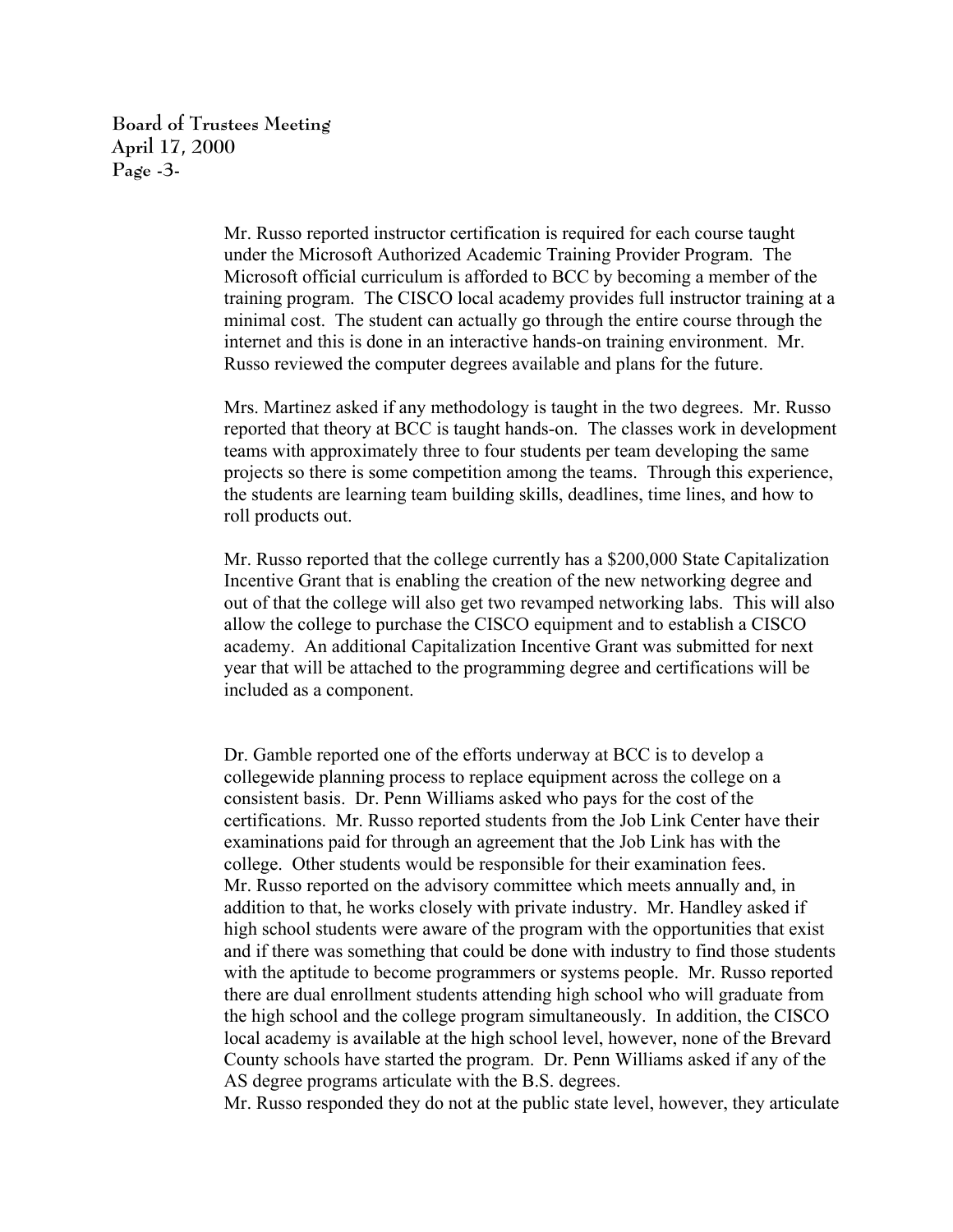**Board of Trustees Meeting April 17, 2000 Page -4-**

> with Rollins College. The public universities want to teach all of the course work in the program during the third and fourth years.

> Dr. Gamble reported that the college plans to expand the "Adopt-a-School" program in all regions and this could be another avenue to assist high school students. Mr. Handley stated he had gotten the feeling from employers in Brevard County that in the Brevard County area they cannot find trained employees and he felt that industry may be willing to help. Mrs. Martinez stated in this area there are those employed as administrative assistants who have computer skills and the maturity needed. If the college offered programs to businesses in the evenings, it would be a good opportunity to recruit and retrain employees. Mr. Russo reported programs are offered during the evenings and days. Dr. Penn Williams asked the number of students who actually complete the program and sit for the examinations for the certifications. Mr. Russo reported approximately 10 percent of the students in the class will sit for the certifications and out of four people who will sit, there will be one who will not receive the certifications. Mrs. Silvernail expressed the appreciation of the Board for Mr. Russo's presentation.

### c. Recognition - Basketball Team

Mr. Don Smith, Athletic Director, reported he had been coaching for thirty-seven years and this has been one of his most enjoyable years because of the individuals on the basketball team. The basketball team won the state conference and played in the national tournament. He introduced the team members. Seven of those are from Brevard County. The team consists of Michael Butler, Orlando; Lamont Burgess, St. Petersburg; Norman Cain, Melbourne; Marvis Christian, Cocoa; Joe Cowan, Melbourne; Brian Dolan, Rockledge; Bobby Ferrer, San Juan, Puerto Rico; Oviedo Gonzalez, Melbourne; Joe Gordon, Palm Bay; Andre Jenkins, Eau Gallie; Michael Phenizee, Pittsburgh, Pennsylvania; Timothy Phillips, Willeton, Australia; Phil Puckett, Lexington, Kentucky; Marshall Sanders, St. Petersburg; and Samuel Santiago, Stockbridge, Georgia.

Mr. Smith reported the coaching staff is Coach Tom Cirincione, Coach Robert Worthington, and Kemo Ford, manager assistant. Mr. Smith also thanked the academic team consisting of Jackie French, Gail McKinley and Ron Hill who have taken a special interest in the team. The team captains, Marshall Sanders and Joe Gordon, addressed the Board and thanked them for their support.

# **5. CITIZEN'S PRESENTATION:**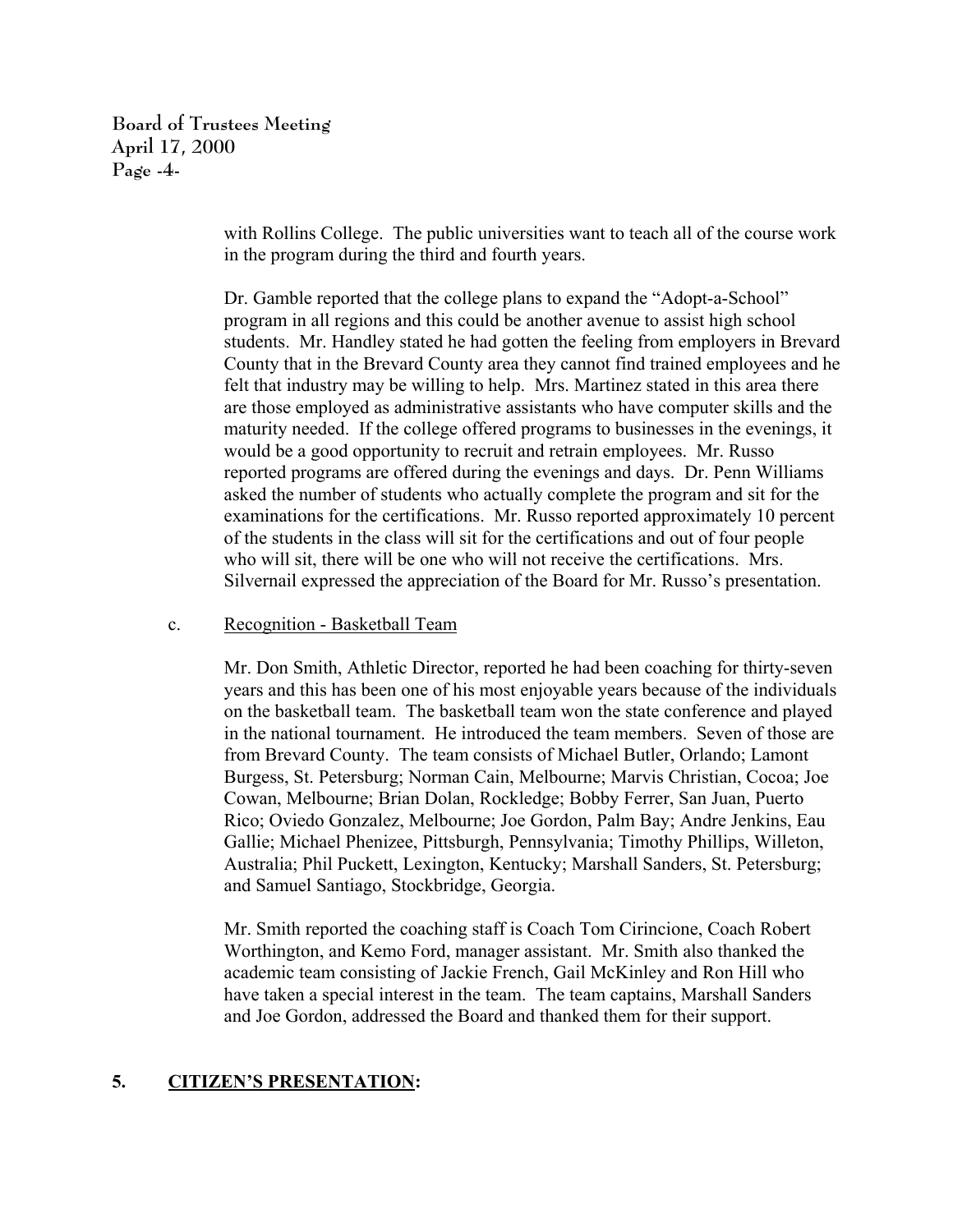**Board of Trustees Meeting April 17, 2000 Page -5-**

None

### **6. CONSTRUCTION AND DEVELOPMENT:**

a. Approval of Change Order #1, Library/Science Building - Palm Bay Campus - Mr. Moon

Mr. Richard Moon, Director of Plant Maintenance and Operations, provided a brief report on the history of the Palm Bay Campus and the construction project. The college broke ground for the project in July 1999 and the library/science building started in late July, was approximately 21 percent complete as of the end of March 2000. Change Order #1 in the amount of \$159,702, of which \$154,926 (Items #5, #6, #8, and #9) are first-time costs to the college resulting in errors and omissions on the contract documents. Items #4 and #7 have been requested by the college as part of the modification to the building. The change order includes three small credits; items #3 and #10 reduce the contract by \$7,680. Also, the substantial completion date has been extended to March 16, 2001. Mr. Moon reported the Board packet included a letter addressing the impact of Change Order #1 on the project.

Dr. Gamble reported the total Palm Bay Campus construction project includes buildings #2, #3 and #4 and the concern relates to the increase in cost on building  $#2$  as it could impact what the college is able to do in building  $#3$ . The college does not yet have the figure for building #4. As it stands at this time, as they look at the total dollars for the project of \$17.3 million, it looks like the college will be approximately \$250,000 short of providing the construction to complete and equip building #3. Negotiations have taken place with the University of Central Florida who has helped BCC obtain approximately \$1.6 million, to construct and finish one complete floor, which UCF then intends to equip. There has been discussion on building a fourth floor with UCF's involvement, however, at the present time, UCF does not have the funding to commit to this project. They have expressed continued interest in working with BCC for the potential fourth floor of the facility. Dr. Gamble reported the administration's position is the change order should be approved, nonetheless, they are concerned with how some of the costs have been incurred relative to that project.

Mrs. Silvernail expressed concern in that a \$109,000 change order was the result of one page missing from the architectural drawings. Mr. Bob Gallardo, Stottler Stagg, explained the error with the electrical Auto Cad drawing. Initially that change order item came across as \$127,000. Stottler met with the electrical subcontractor and managed to reduce this amount to \$109,000. Mr. Gallardo stated their position is that the items which were omitted are required for the project and that Stottler Stagg feels that part of the cost is their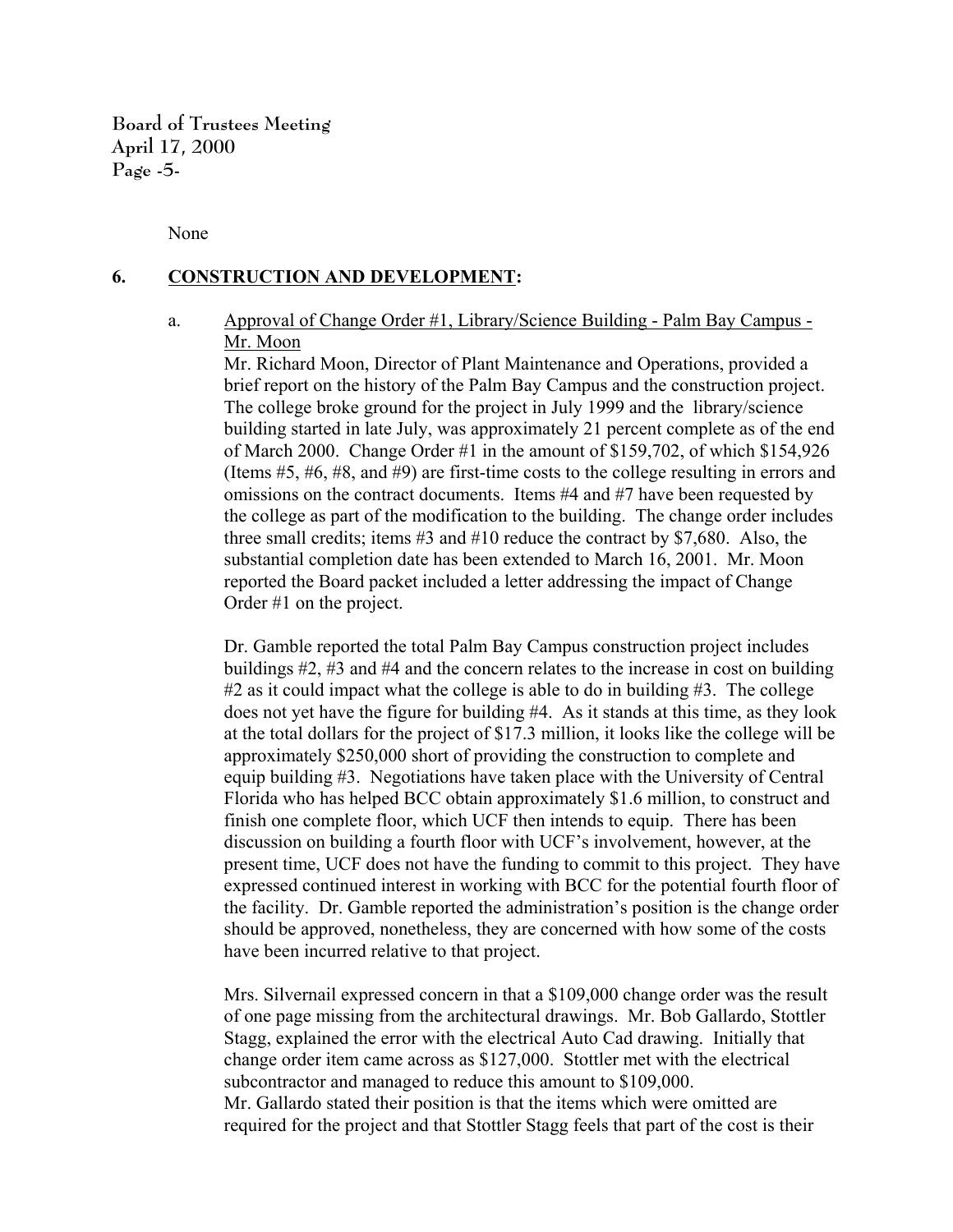**Board of Trustees Meeting April 17, 2000 Page -6-**

> responsibility. They have not yet worked out the numbers on the difference of what that elimination would have cost had it been in the documents originally and what it would cost now. Stottler Stagg would like to contribute and will be participating with the college in those costs.

> Mr. Gallardo answered questions presented by the Board of Trustees regarding the change order for the project. Mr. Matheny explained the law to the extent that this represents a first time cost, which is a cost that the college would have incurred had the pages been in the document, and the college is responsible for those costs. To the extent of any cost that is attributable to the negligence of the architect and engineering firm, they are responsible. He is not aware if there is any cost attributable to their oversight. Mrs. Martinez asked if since this project was done on a competitive bid, would it have changed the college's position. Mr. Matheny stated that was a good question and called for a speculative answer. Mrs. Martinez asked if the Board approves the change order, would they then be in a position where they could not negotiate. Mr. Matheny stated the college could still negotiate with Stottler Stagg. Dr. Penn Williams asked if the college would be vulnerable to the other bidders. Mr. Matheny stated that he did not feel the college would be vulnerable as this was nothing more than a change order. Mr. Handley stated his reaction is that the change order is not a large percentage change and if Stottler can assume some of the cost, then the college can pay for what the original bid would be.

> > Mr. Handley moved approval of Change Order #1, with the understanding that Stottler Stagg will be contributing a monetary amount to be negotiated. Dr. Penn Williams seconded the motion. All those voting in favor of the motion - Handley, Penn Williams, Martinez, Silvernail; opposed - none. Motion unanimously approved.

Mrs. Martinez stated she knows there has been a shift in population in the area of Palm Bay, however, the college has a declining enrollment so she has concerns about not being able to complete additional buildings as it does not seem the demand is there. Dr. Gamble reported he did not think it was in direct correlation with the space they have and what they need. It is true there has been some decline in credit enrollment, however, the overall enrollment including noncredit shows there is a need for space including the expansion of computer labs and related resources, all part of the construction at the Palm Bay Campus. Dr. Gamble reported it is clear that the population is continually growing and as time goes on with a combination of marketing and changes in industry, the college does not have a lot of excess space other than at certain limited times. The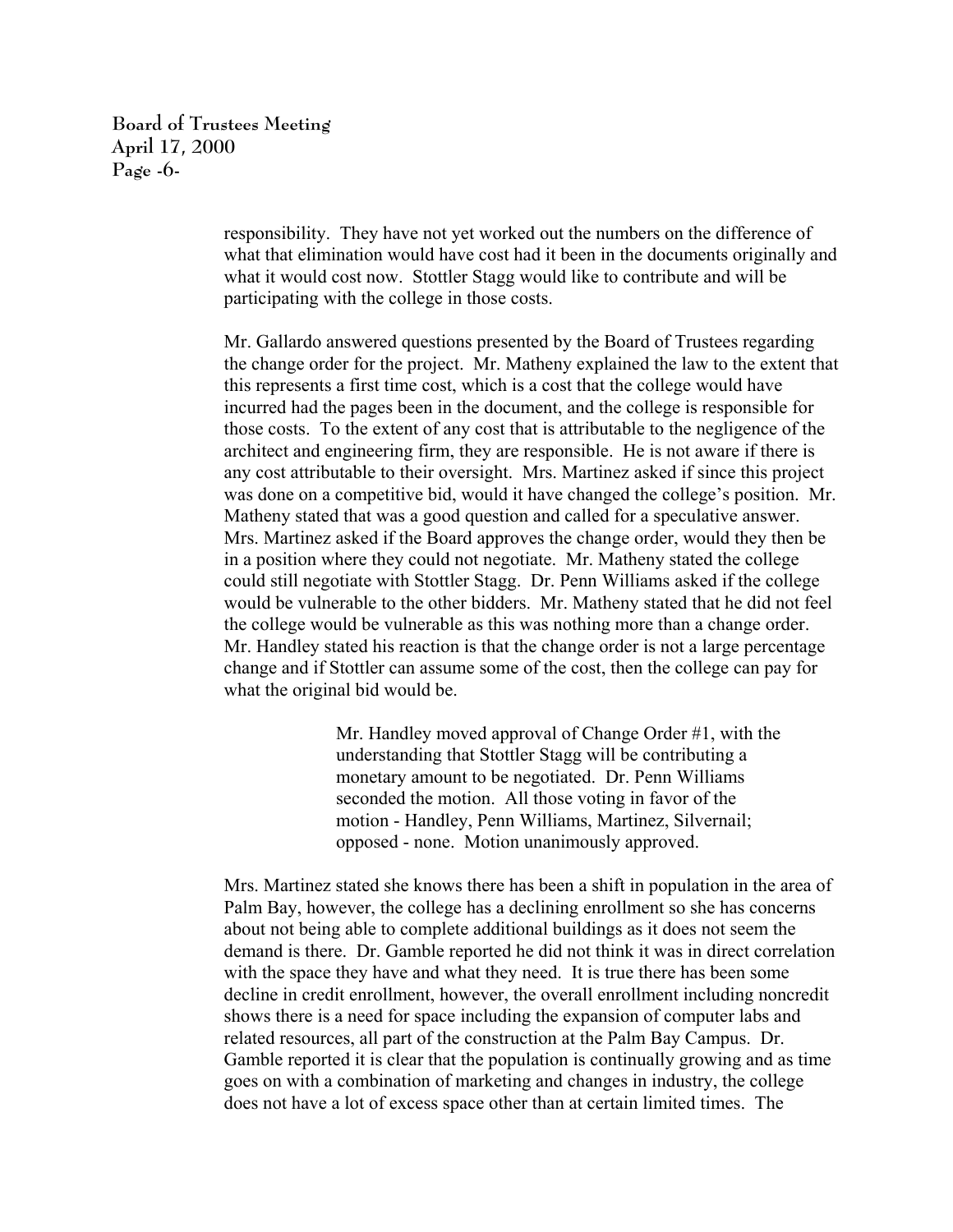**Board of Trustees Meeting April 17, 2000 Page -7-**

> college is attempting to deal with that and a weekend college will be started at the Melbourne Campus to make more effective use of the space on weekends. By working with the University of Central Florida and other partners in higher education, they can develop a learning center for each of our communities throughout Brevard County.

> Dr. James Drake, Campus Executive Officer, UCF/Brevard Campus, reported President Hitt has been in support of the Palm Bay area as the first priority because of growth. Dr. Drake stated the fourth floor shell was about two or three legislative sessions ago and money, especially PECO money, got a little more tight. They have never counted on a fourth story in the building. It would be wonderful from a construction standpoint if a shell were erected, however, as Dr. Gamble stated, BCC had altered its master plan to accommodate the building, and last year when UCF thought they would come out ahead in the legislative session and received nothing, President Hitt was successful, behind the scenes, in lobbying directly to the Chancellor and obtained \$1.6 million. As far as UCF goes, they are anticipating the \$1.6 million, which is a few thousand dollars over what it requires to finish, but not furnish completely, one floor. Dr. Drake reported, ultimately, what Dr. Gamble has in mind is to make the facility, in spirit and practice a joint-use facility.

# **7. OLD BUSINESS:**

- a. Report on Pending Legal Actions Mr. Matheny (Addendum)
- (1) Sheriff's Substation Contract

Mr. Joe Matheny, College Attorney, gave brief report on the history of the proposal for the location of a Brevard County Sheriff's substation on Palm Bay Campus property, which is bond property. In the process of the discussions, the Sheriff made it known that he would like to be on San Fillipo Road. The BCC staff perceives that the presence of the Sheriff at the Palm Bay Campus would represent security to the college and a public purpose. An appraisal of the piece of property which is approximately 3.3 acres came in at \$184,000. Mr. Matheny questioned the appraisal and it appears that the appraiser assessed a value to the land at \$2 a square foot based on the college's sale of property to Saint Johns River Water Management District of some property. In fact, Mr. Matheny reported, BCC sold the property for \$.60 or \$.70 per foot. The appraiser thought the Saint Johns property was a 3-acre track, however, it was really 11.4 acres and he has since changed his opinion and the value of the 3-acre track for the Sheriff substation to approximately \$50,000. Over half of the property is wetland and unusable. Mr. Matheny reported the college has been negotiating with the County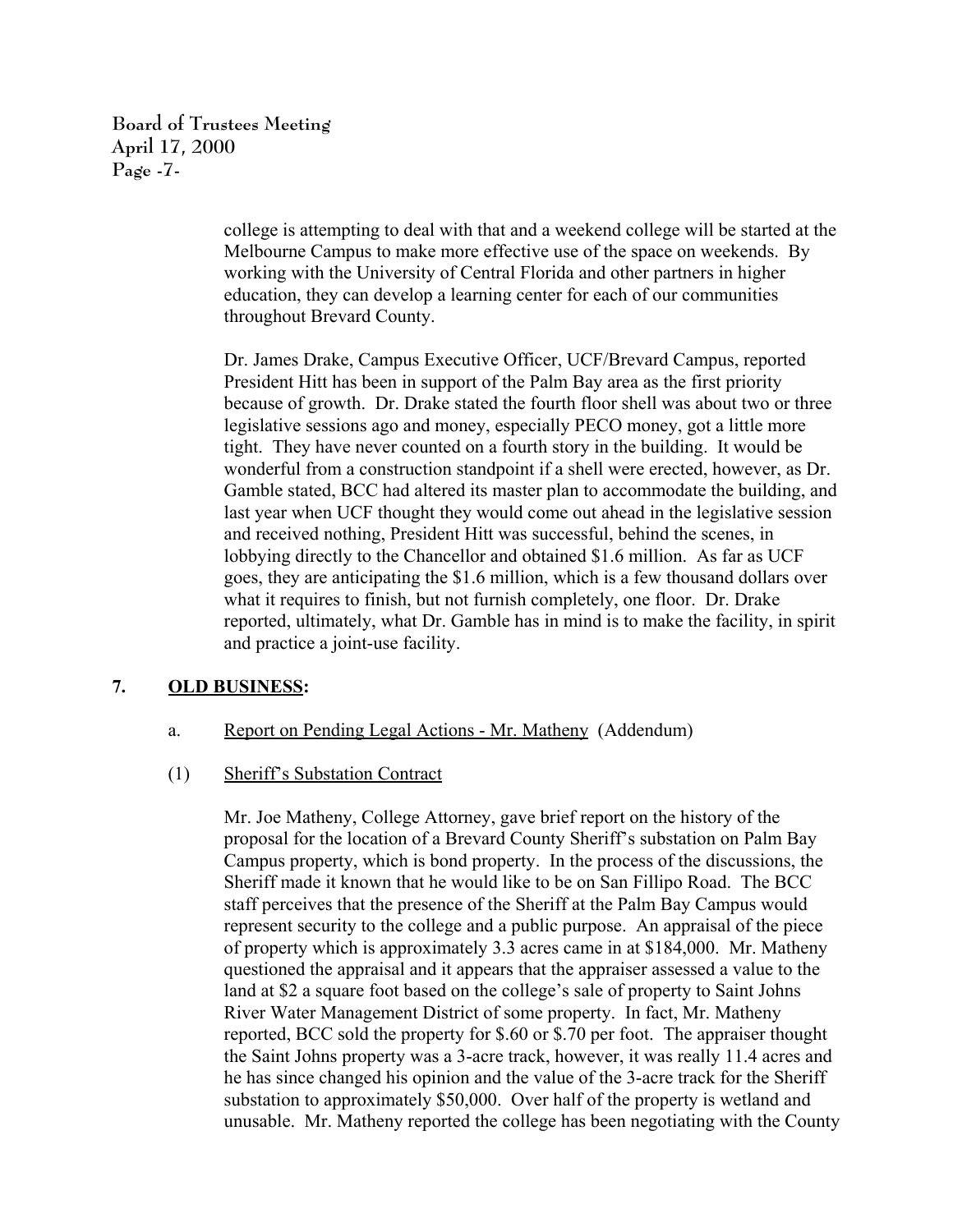**Board of Trustees Meeting April 17, 2000 Page -8-**

> Facilities Director to acquire some paving in exchange for the land. The college expects to receive from the County, paving of approximately 48,000 square feet at the Palm Bay Campus for an approximate value of \$60,000. The property is valued for tax assessment purposes at \$67,000. A cash offer was received from the County for \$25,000. College administration recommends the Board authorize the contract with the County. Mr. Matheny reported he has prepared an agreement between Brevard Community College and the Board of County Commissioners. It is the Board's decision on whether they would like to give Brevard County the property and leave it up to the college administration to negotiate the final number of paved areas, or whether they would like to negotiate a firm contract. Next door to the property is a fire station on property which the college leases to the City of Palm Bay.

Dr. Gamble stated the administration feels there is considerable value and benefit to the college by the proximity of the Sheriff's substation, as is the case with the fire station. As the Palm Bay Campus continues to develop, and with the Fair moving there, along with the community swimming pool, and possibly a YMCA facility, it is felt it would be an advantage to have the proximity of the substation located nearby. Mrs. Silvernail stated if Mr. Matheny and the college staff are confident the County will provide comparable, or better value, in the asphalt paving, she had no problem with the conveyance. Mr. Matheny stated the agreement he prepared has not been approved by the County. He has been in communication with the County Facilities Director who is committed to assisting the college with paving. Mr. Matheny stated if the Board of Trustees authorizes conveyance, he will hold the deed until the County has signed the agreement and completes the paving. Dr. Gamble recommended approval of the agreement between Brevard Community College and the Board of County Commissioners for the exchange of the property for paving services.

> Dr. Penn Williams moved approval for the exchange of property/paving services between Brevard Community College and the Board of Brevard County Commissioners. Mrs. Martinez seconded the motion. All those voting in favor of the motion - Penn Williams, Martinez, Handley, Silvernail; opposed - none. Motion unanimously approved.

### (2) Bid Protest

Mr. Matheny reported the college bid the mechanical building and walkway at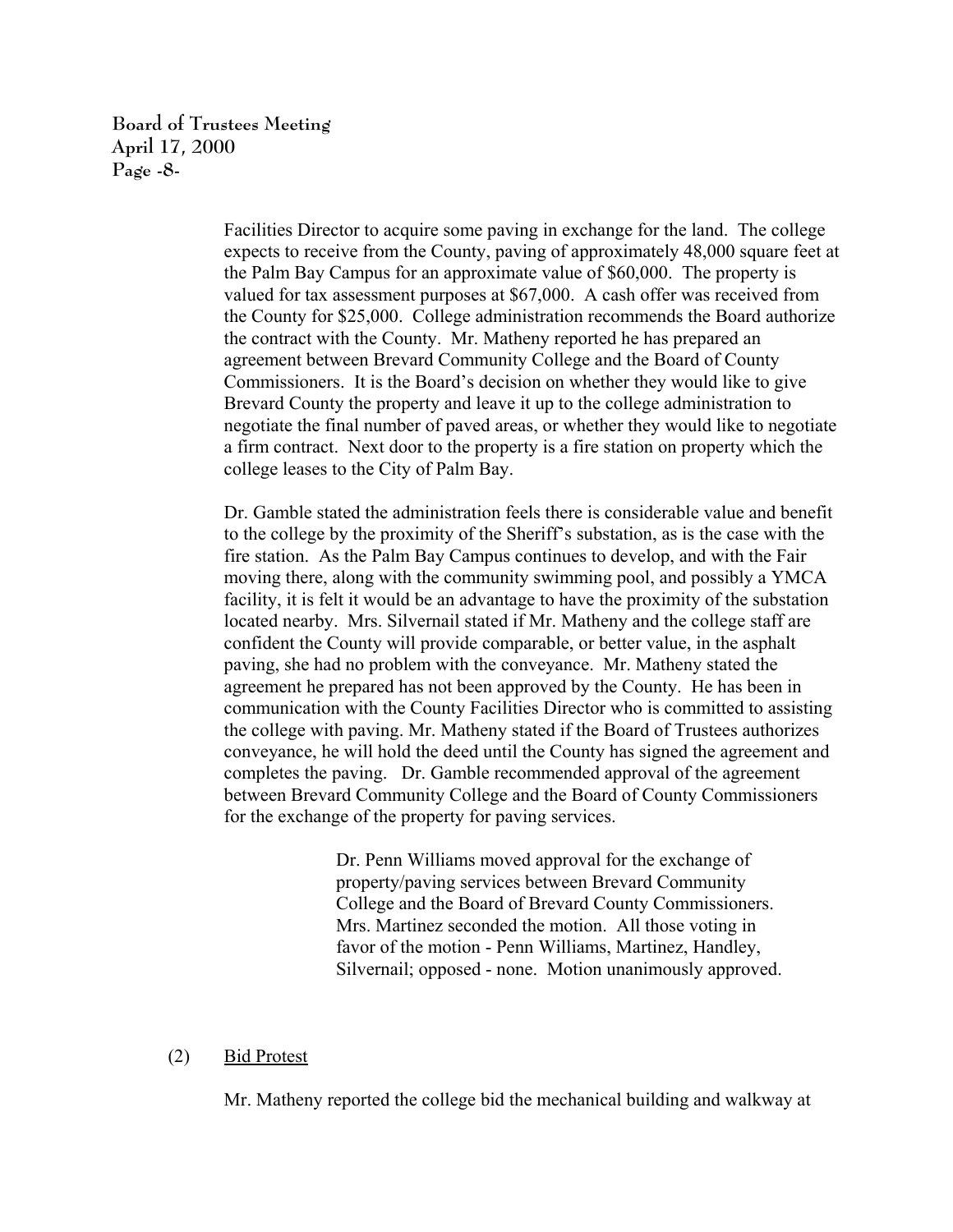**Board of Trustees Meeting April 17, 2000 Page -9-**

> Palm Bay and awarded the project to the low bidder, Quality Maintenance and Repair in the amount of \$1, 494,500. The third low bidder, with a bid of \$2,048,000, has filed a protest based on the fact that the low bidder and second low bidder did not comply with the Florida Trenching Act. The Florida Trenching Act requires that if a bidder is going to build a trench more than five feet deep, when the bid is submitted he must calculate the cost to comply with the Florida Trenching Act. The low bidder and second low bidder did not provide that information. The second part of the Florida Trenching Act requires the individual who will be digging the trench to specify how he will comply with the act. Mr. Matheny reported the college negotiated with the protestor under the bid protest laws. It was felt that because the plans and specifications were not quite clear, it would be better to settle with the protestor, so the protestor was offered, subject to the Board's approval, \$15,000 to withdraw his protest. He rejected this and requested \$100,000. A short time ago, Mr. Matheny received information that the protestor agreed to accept the \$15,000 and withdraw his protest. Mr. Matheny felt it would cost more to litigate the protest – win or lose – than to pay the settlement. Mr. Matheny reported the low bidder did state in his bid that he would comply with the Florida Trenching Act; he just did not say what it would cost.

> > Mr. Handley moved approval to authorize a \$15,000 settlement to the bid protestor, Capital Construction. Dr. Penn Williams seconded the motion.

Mrs. Silvernail stated she would like to have the college staff talk to Stottler Stagg about paying for the settlement fee. Mr. Gallardo reported the documents submitted for the project stated the bidder had to comply with the Florida Trenching Act. The statute states that if they do not trench below five feet, they do not have to submit the cost and the low bidder is not going to trench below five feet. Mrs. Silvernail said she would like to leave it up to the college staff to negotiate with Stottler Stagg and would like to have steps taken so this does not happen again. Mr. Gallardo stated that when the documents are sent out for bid, that a form regarding the Florida Trenching Act could be completed, which has to be submitted at the time of the bid, as well as including a statement that an individual who files a bid protest has to post a bond. Mr. Matheny stated he would make sure this is included. Mrs. Martinez asked that Mr. Mike Raphael, Internal Auditor, check to ensure that the Florida Trenching Act form and the wording are added to all future bid packages to require that a bid protestor post a bond.

All those voting in favor of the motion - Handley, Penn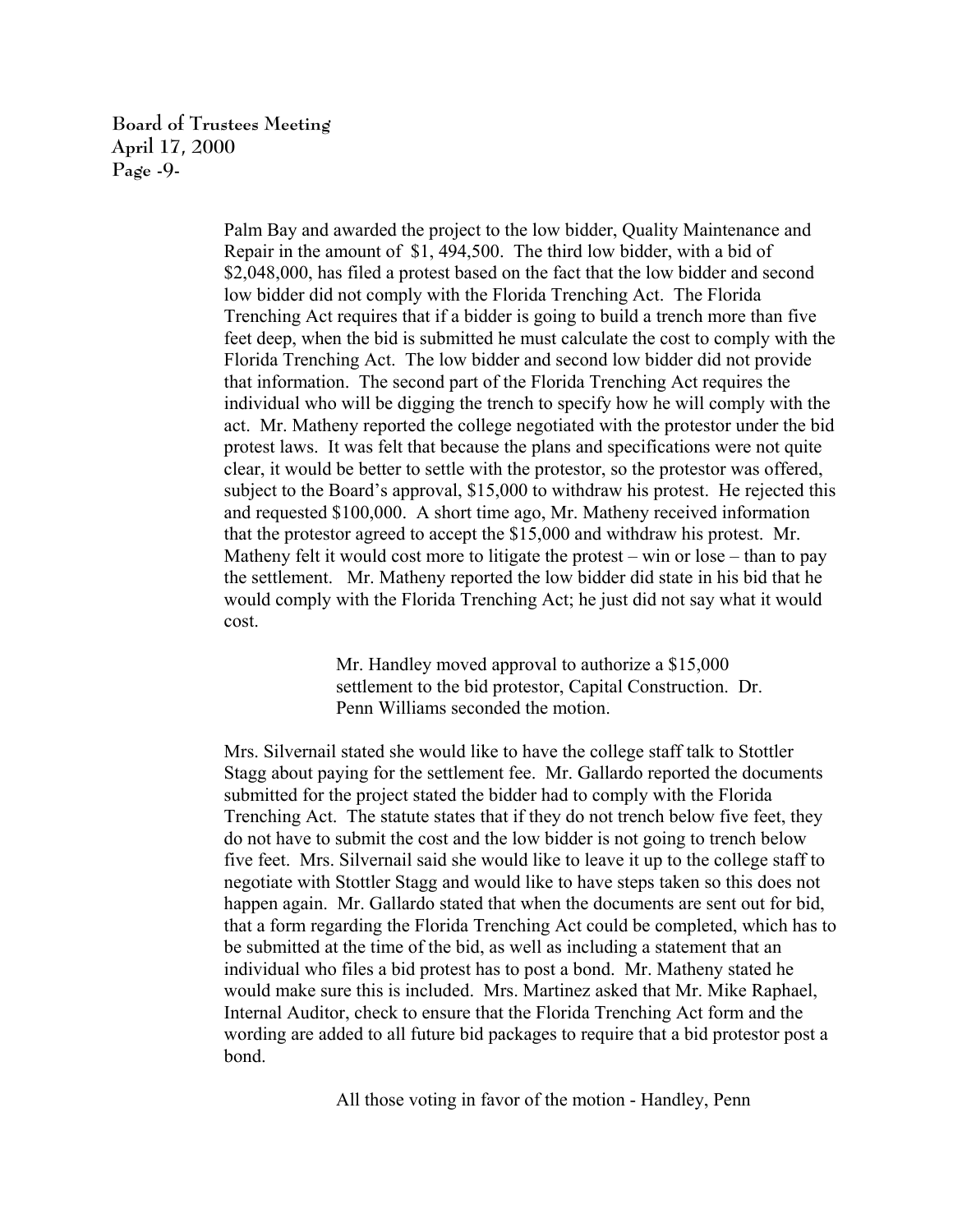**Board of Trustees Meeting April 17, 2000 Page -10-**

> Williams, Martinez, Silvernail; opposed - none. Motion unanimously approved.

(3) Ross Case

Mr. Matheny reported it was past time for the judge to rule on a motion to dismiss the Ross case. The rules provide when that happens the judge be notified. Mr. Matheny will contact the judge.

## **8. NEW BUSINESS:**

- a. Purchasing Actions Mr. Little (Addendum)
- (1) #99-00-13 Natural Gas Supply

Mr. Mark Cherry, Associate Vice President, Collegewide Accounting, reported in the past the college purchased natural gas on a state contract; however, due to the complex billing structure, the college decided to bid the natural gas services. Five invitations to bid were sent out with one response received. Florida Power and Light (FP&L) has bid a supply charge of only \$.35 per mmbtu and a \$.05 per mmbtu charge to consolidate billing with a local supplier. This will provide the college with a natural gas supply contract at approximately one half the supply charge currently paid. The savings expected is between \$20,000 and \$30,000 for next year using the proposed rate schedule. Mr. Baker explained the bid specifications and that they were important in eliminating billing problems experienced in the past. Dr. Gamble recommended approval of the award of bid meeting specifications to FP&L.

> Mrs. Martinez moved approval of the award of bid meeting specifications to Florida Power and Light Services. Mr. Handley seconded the motion. All those voting in favor of the motion - Martinez, Handley, Penn Williams, Silvernail; opposed - none. Motion unanimously approved.

# $(2)$  #99-00-14 - 440 Ton Centrifugal Chiller

Approved as part of consent agenda items.

b. Approval of Personnel Actions - Mr. Lawton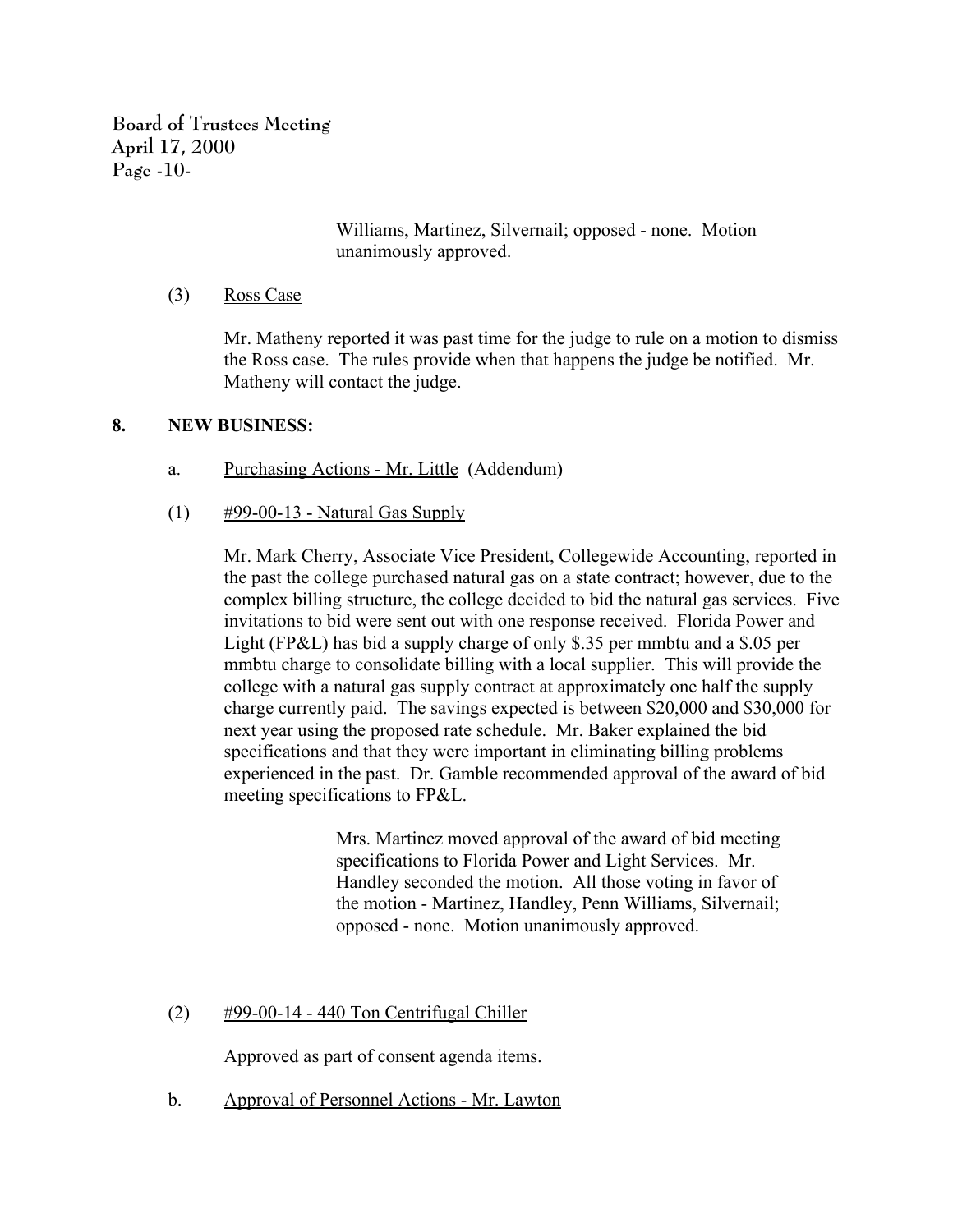**Board of Trustees Meeting April 17, 2000 Page -11-**

Approved as part of consent agenda items.

#### c. Quarterly Report - Midwest Research Institute - Dr. Hall (Addendum)

Dr. Purga introduced Dr. Andrea Hall, Senior Vice President for Midwest Research Institute, Kansas City. Dr. Purga also introduced Mr. Gary Nungesser, Chair, Brevard Teaching and Research Laboratories. Dr. Hall provided the quarterly report for the third quarter of the year. She reviewed the cumulative report from July 1999 through March 2000. Dr. Hall reported MRI is \$860,000 greater than budget for total project revenues. MRI is 40% better than budget on income. The technical costs are significantly ahead at 26% over budget with the addition of numerous staff, recruiting and other costs. Dr. Hall reported with the increase in sales, it has been a challenge to hire the staff needed to perform the work. Twenty-three staff members have been added since April 1999. MRI is currently recruiting to fill seven biologist and chemist positions for current research projects.

Dr. Hall reported that regarding the possible acquisition of the facility by MRI, preliminary discussions were held in January with representatives from the college and the Brevard Teaching and Research Laboratories. Recently, MRI asked for a valuation of the laboratory equipment from the college. On April 6, Mr. Frank Tsamoutales met with Dr. Hall for the purpose of initiating discussions regarding MRI purchasing the laboratory, status of the bond debt, and marketing by Tsamoutales. Dr. Hall communicated MRI's position and stated the accelerated schedule to sell the lab has been a surprise to MRI. The management and operation agreement was signed one year ago and the agreement refers to an initial three-year term which is renewed annually. After that period, there would be an automatic five-year extension. Dr. Hall felt the original intent of the management and operation agreement was to give MRI an opportunity to evaluate the marketplace and to determine if the lab could be competitive in the mainstream environment. During this time, over the first two or three years, MRI was planning to build the revenues and to share profits with BCC. The ultimate outcome of the agreement was that MRI would have an opportunity to purchase the lab. Dr. Hall wanted to assure the Board that is MRI's primary objective. Dr. Hall reported she is preparing a plan for the MRI Board of Directors for their June meeting. She expects shortly after that meeting to come back to the Board of Trustees with an offer.

Dr. Gamble reported one of the reasons the MRI contract had a year to year approval mechanism was the members of the Board of Trustees, from the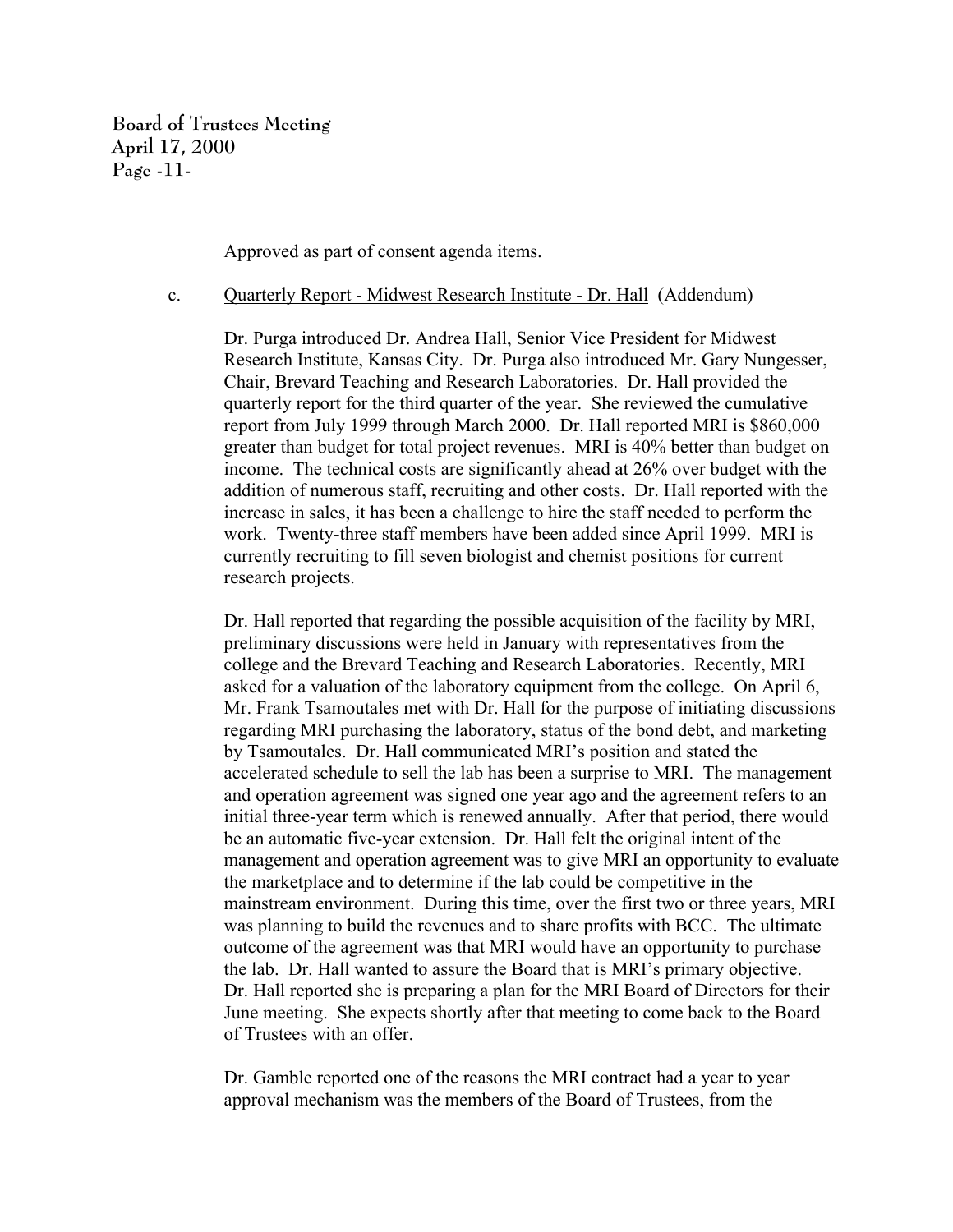**Board of Trustees Meeting April 17, 2000 Page -12-**

> previous board, wanted to leave the door open in case there was an offer of some kind given the level of expense to the college. He did not feel the decision of the present Board to move the effort along in terms of marketing the land subject to the bond issue was counter to that understanding.

Dr. Hall reported Mr. Tsamoutales, she and others had a good meeting and felt his connections in the state might assist with bringing additional business to the laboratories. Dr. Penn Williams asked Mr. Matheny if MRI does purchase the laboratories if the college would still be responsible for the 4 percent of gross sales commission even through MRI expressed an interest to purchase the facility before the agreement with Tsamoutales Limited. Mr. Matheny responded the way the agreement with Tsamoutales Limited is set up is that he would receive 4 percent, less a portion of the amount paid to him in the interim. Mr. Matheny reported Tsamoutales Limited is paid \$6,000 a month and out of that amount, \$4,000 each month would apply as a credit against the commission.

d. Name-Change - Brevard Teaching and Research Laboratories (BTRL) (Addendum)

Dr. Purga reported the Florida Education and Research Foundation and the Brevard Teaching and Research Laboratories (BTRL) boards have approved the recommendation to change the Brevard Teaching and Research Laboratories, Inc. to the Florida Teaching and Research Laboratories, Inc. based on an interest in marketing. MRI has also approved this name change. If the Board approves, Mr. Matheny will take the steps necessary to activate the wording in the articles of incorporation and bylaws.

> Mrs. Martinez moved approval of the change in the name of the BTRL to the Florida Teaching and Research Laboratories, Inc. Mr. Handley seconded the motion. All those voting in favor of the motion - Martinez, Handley, Penn Williams, Silvernail; opposed - none. Motion unanimously approved.

### e. Center for Aerospace Training and Development - Dr. Koller (Addendum)

Dr. Al Koller, Titusville Campus President, reported the request being made to the Board is the approval of the Center for Aerospace Training and Development for the college to establish a single entity for the development and delivery of aerospace training and related programs. This action will provide a focal point permitting BCC to interact more effectively with the aerospace community and to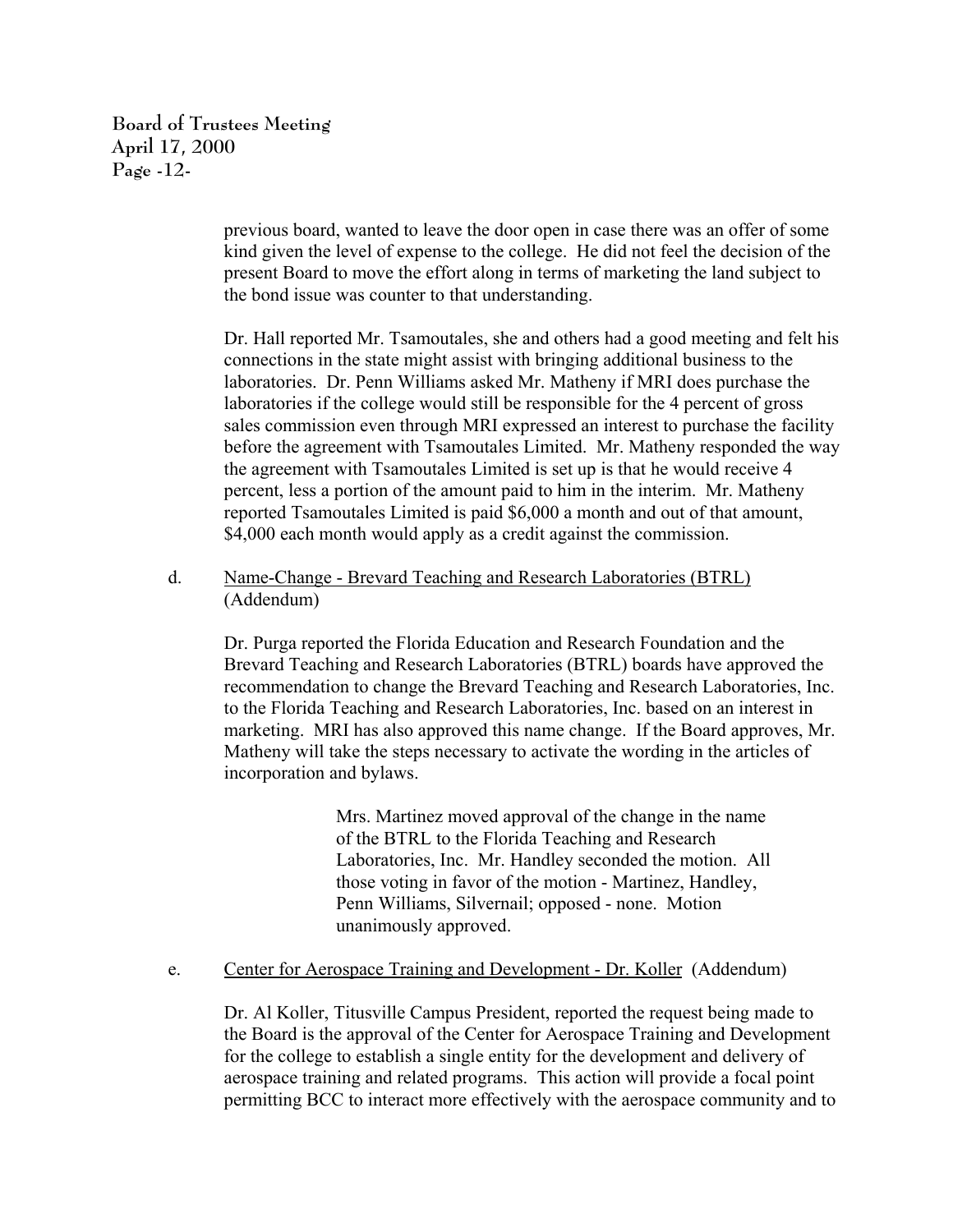**Board of Trustees Meeting April 17, 2000 Page -13-**

> seek grants through major sources such as the National Science Foundation and the NTE. Dr. Koller gave a power-point presentation on the new initiative for the aerospace technician A.S. degree program and the Center for Aerospace Training and Development. Dr. Koller answered questions presented by the Board. Dr. Gamble reported the University of Florida is involved in the program and the Chancellor is visiting NASA tomorrow along with representatives from the community college sector. The University of Central Florida has received communication from the Chancellor to become a part of the process. In addition, Embry Riddle has been contacted and will have involvement. Dr. Gamble reported the BCC's involvement is critical in terms of attracting grants to have an established center. Mrs. Martinez asked that a business plan be prepared for this program to include information on the potential market, the cost, and the return on the investment before pursuing the program. She said it is essential, before a new program is approved, to have this type of data in order to make a decision. Dr. Gamble reported the intent is to bring Nancy Barker, along with George Gray, into the program. As the program continues to develop and expand, there will be demands on the program which will involve more costs. Dr. Gamble recommended approval of the Center for Aerospace Training and Development.

> > Mrs. Martinez moved approval of the Center for Aerospace Training and Development and that a business plan is developed. Mr. Handley seconded the motion. All those voting in favor of the motion - Martinez, Handley, Penn Williams, Silvernail; opposed - none. Motion unanimously approved.

#### f. 1999-2000 Equity Report (Addendum)

Ms. Joni Oglesby, Director of College Equity, reported each year the Commissioner of Education designates the civil rights areas of concentration for meeting compliance requirements for the Florida Education Equity Act. The Florida Education Equity Act states in part that no person in this state shall on the basis of race, sex, national origin, marital status or handicap be excluded from participation in, be denied the benefits of, or be subjected to discrimination in any employment conditions or practices. Ms. Oglesby reviewed the 1999-2000 Equity Report for Brevard Community College. She also addressed questions presented by the Board of Trustees. Dr. Gamble reported the Equity Report will factor into the institutional research efforts.

Mrs. Martinez moved approval of the 1999-2000 Equity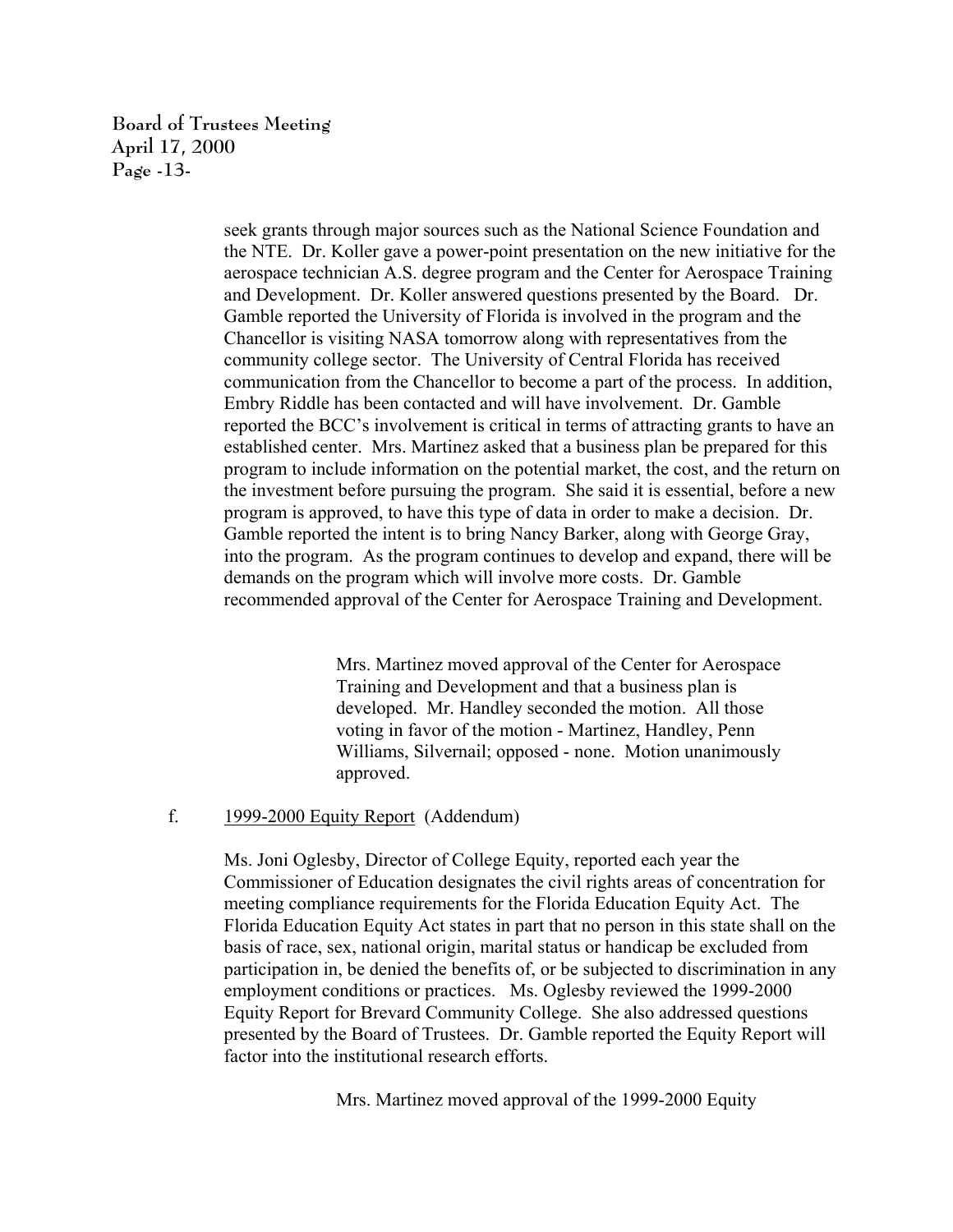**Board of Trustees Meeting April 17, 2000 Page -14-**

> Report. Dr. Penn Williams seconded the motion. All those voting in favor of the motion - Martinez, Penn Williams, Handley, Silvernail; opposed - none. Motion unanimously approved.

## g. Approval of College Catalog - Dr. Heck (Addendum)

Approved as part of the consent agenda items.

# **9. FINANCIAL ACTIONS:**

a. Monthly Budget Summary - Mr. Cherry (Addendum)

Approved as part of the consent agenda items.

# **10. REPORT OF THE DISTRICT PRESIDENT:**

a. College Budget, 2000-2001

Dr. Gamble reported the college will know what the budget will be in approximately three weeks for next year. There will probably be a 3-5 percent overall increase. Components will include some funding for dual enrollment. Dr. Gamble reported he will be meeting with the Governor Thursday, because BCC represents one of the success stories of where the Workforce Development program has worked. There will be approximately four people there to discuss what is and is not working with the program.

b. AACC Convention

Dr. Gamble reported he attended the AACC Annual Convention and found it very informative, specifically in the area of marketing. There is a consulting firm the college administration will be talking with concerning marketing of the college.

c. Remediation Efforts

Dr. Gamble reported remediation efforts are critical nationally. They will be looking at the McCabe study, as well as other avenues.

d. Public Accountability - Performance Funding

Dr. Gamble reported public accountability – performance funding is really big.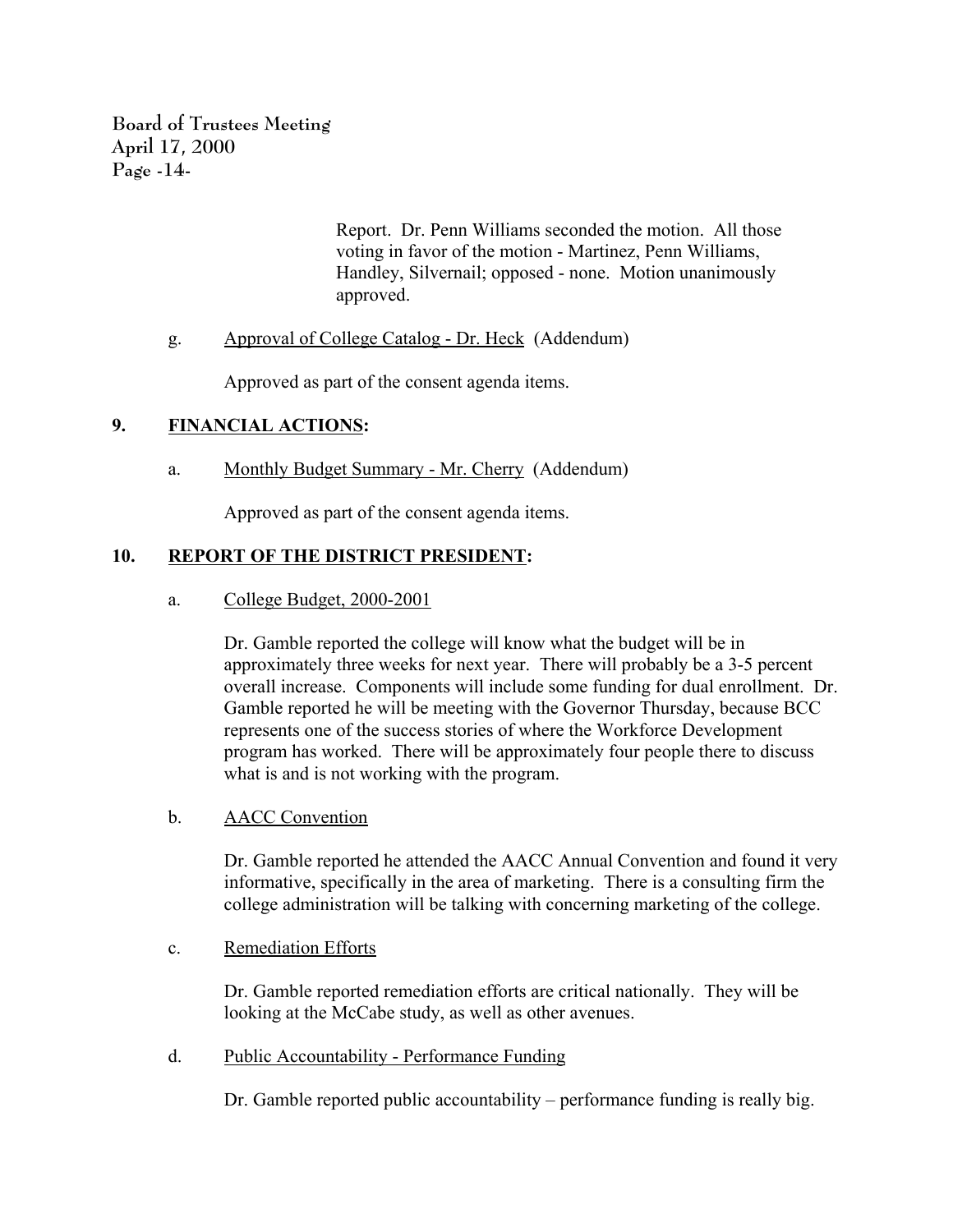**Board of Trustees Meeting April 17, 2000 Page -15-**

> Everybody is looking at South Carolina as they are 100% performanced based funded institutionally. Florida is into that somewhat and it will increase, although he felt they will retain the 15% performance level for this coming year.

### e. New Technology Developments

Dr. Gamble reported it is important to develop a regular process for replacing software and hardware in the computer resources. At this time, the college is looking at a three-year turnover, because it cannot afford a two-year turnover. He felt there should be a multi-year plan for consistent replacement of laboratory computers and software. If it is done in a consistent manner, things could more easily be worked out with industry.

## f. 2001 Centennial Celebration

Dr. Gamble reported 2001 is the celebration of one hundred years of the community college. BCC is participating with activities throughout the year reflective of that celebration.

# g. Patrick Air Force Base - Keesler Air Force Base Tour

Dr. Gamble encouraged the Board to participate in the tour scheduled May 23 and 24. Please let him know if you are interested and arrangements will be made.

### h. Spring Commencement

Dr. Gamble reported the Spring Commencement will be held May 9 at the King Center for the Performing Arts at 8:00 p.m. All of the commencements, in the future, will be held in the King Center.

### i. ITEP Presentation

Dr. Gamble reported on the Information Technologies for Education Policymakers program to be presented to the Board of Trustees. The college has arranged for the Board to participate in this presentation in advance of the May 15 Board of Trustees meeting at 1:00 p.m. This should be an interesting and productive session.

j. District President's Evaluation Materials